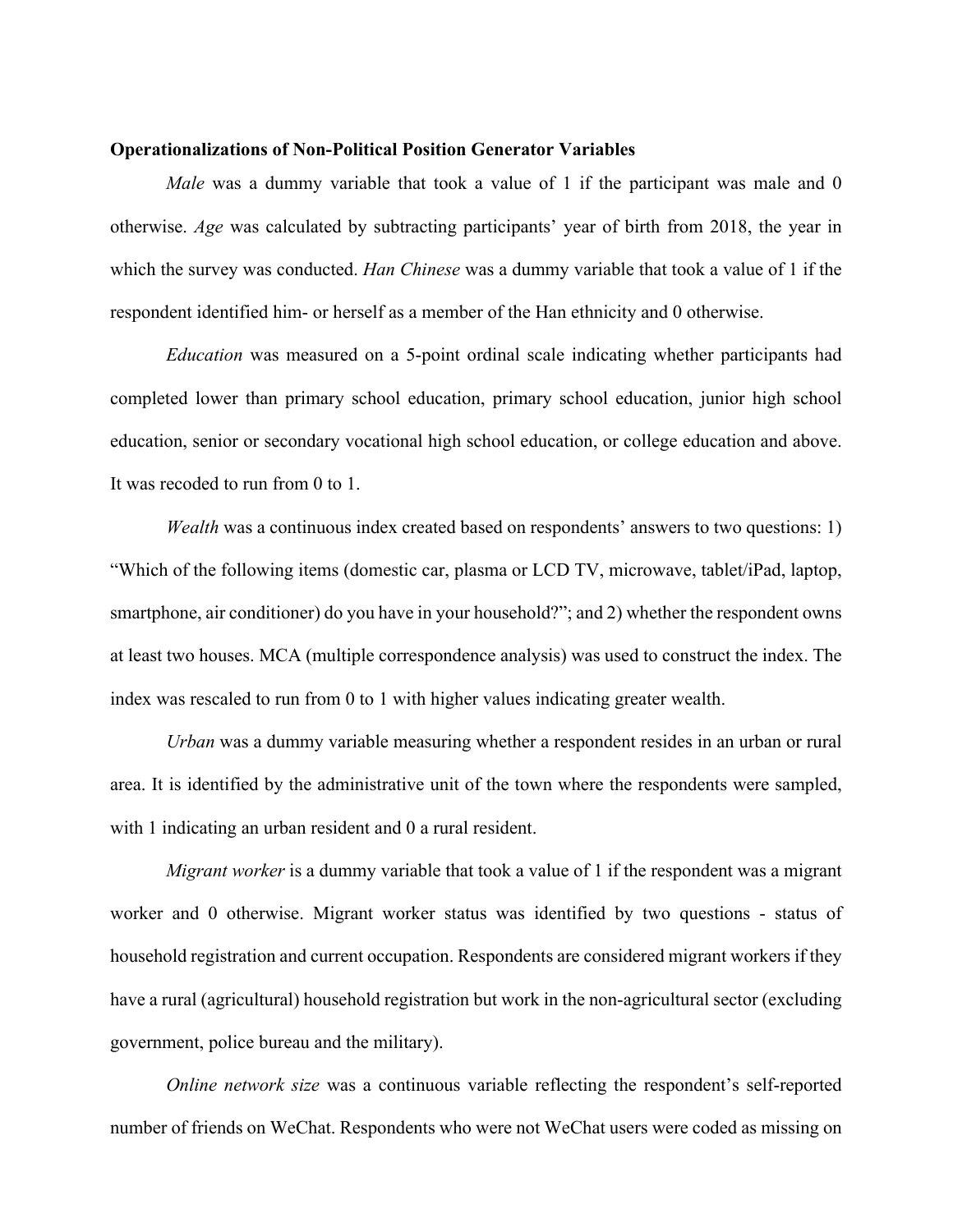this variable. WeChat network size was selected as a proxy for overall online social network size because the weighted survey results indicated that 98.67% of Chinese Internet users are also Wechat users.

*Tie abroad* was a dummy variable that took a value of 1 if the respondent reported having a relative or friend living in Hongkong, Taiwan, Macao or a foreign country that they had contact with at least once per year.

*CCP member* was a dummy variable that took a value of 1 if the participant was currently a member of the Chinese Communist Party and 0 otherwise.

*Official* was a dummy variable that took a value of 1 if the respondent reported currently working as a manager at a party or government institution, state-owned company, or other public institution and 0 otherwise.

*Total forms of participation* was an additive index referring to the number of participatory activities respondents had previously engaged in or would be willing to engage in in the future in response to a local policy problem such as housing or the environment. Respondents who had previously encountered such a policy problem in their local area answered questions about their past participation, while respondents who had not previously encountered any such policy problems answered about their willingness to participate in the future. The following forms of participation were included in the index: making a donation; attending a hearing; making a complaint directly to the government; making a complaint to a People's Congress representative, media, or social or political organization; posting about the issue online; attending a protest or demonstration; boycotting products; signing a petition; and joining a group or organization. Cronbach's alpha for the nine-item measure was 0.68.

*Non-contentious participation* was an additive index based on the same series of questions about participatory activities in response to a local policy problem. The following forms of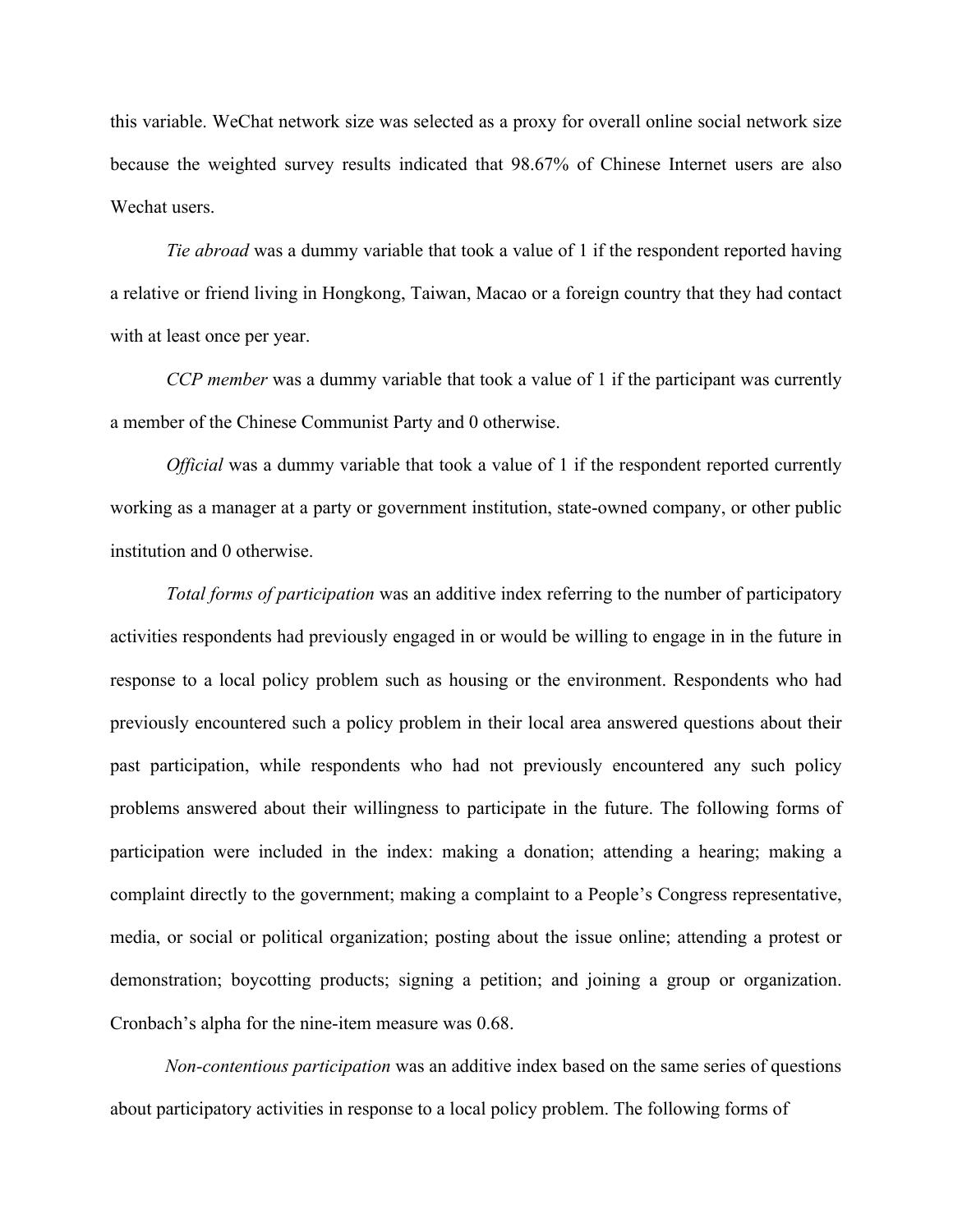participation were included in the index: making a donation; attending a hearing; making a complaint directly to the government; making a complaint to a People's Congress representative, media, or social or political organization; posting about the issue online; and joining a group or organization. Cronbach's alpha for the six-item measure was 0.62.

*Contentious participation* was an additive index based on the same series of questions about participatory activities in response to a local policy problem. The following forms of participation were included in the index: attending a protest or demonstration; boycotting products; and signing a petition. Cronbach's alpha for the three-item measure was 0.61.

*Political interest* was measured with a single item asking participants to indicate their level of interest in "current social and political topics," which were defined in the survey as including government decisions, reports and policies; events or information related to public affairs, such as the environment, real estate, and health care; corruption; international news; and government leaders' activities. Respondents were given on a 4-point Likert-type scale ranging from  $0 =$  "not at all" to  $3 =$  "very much".

*Political fear* was measured with the following question: "Because of housing relocation, Xiaowang<sup>1</sup> organized a petition with his neighbors to the local government. Would you be concerned that the following consequences will happen to him if this happened in your district or village?" There were seven answer options corresponding to various types of government repression (e.g., "he will be criticized or warned by government cadres", "he will be beaten up"). Respondents could select as many potential consequences as they wished; "none of the above", "don't know", or "refuse to answer". The resulting dummy variable was coded as 1 if the respondent indicated concerns that any of the seven repressive consequences would happen to Xiaowang and 0 otherwise.

 $<sup>1</sup>$  A common Chinese name used in Mandarin Chinese the way "John Doe" is used in English.</sup>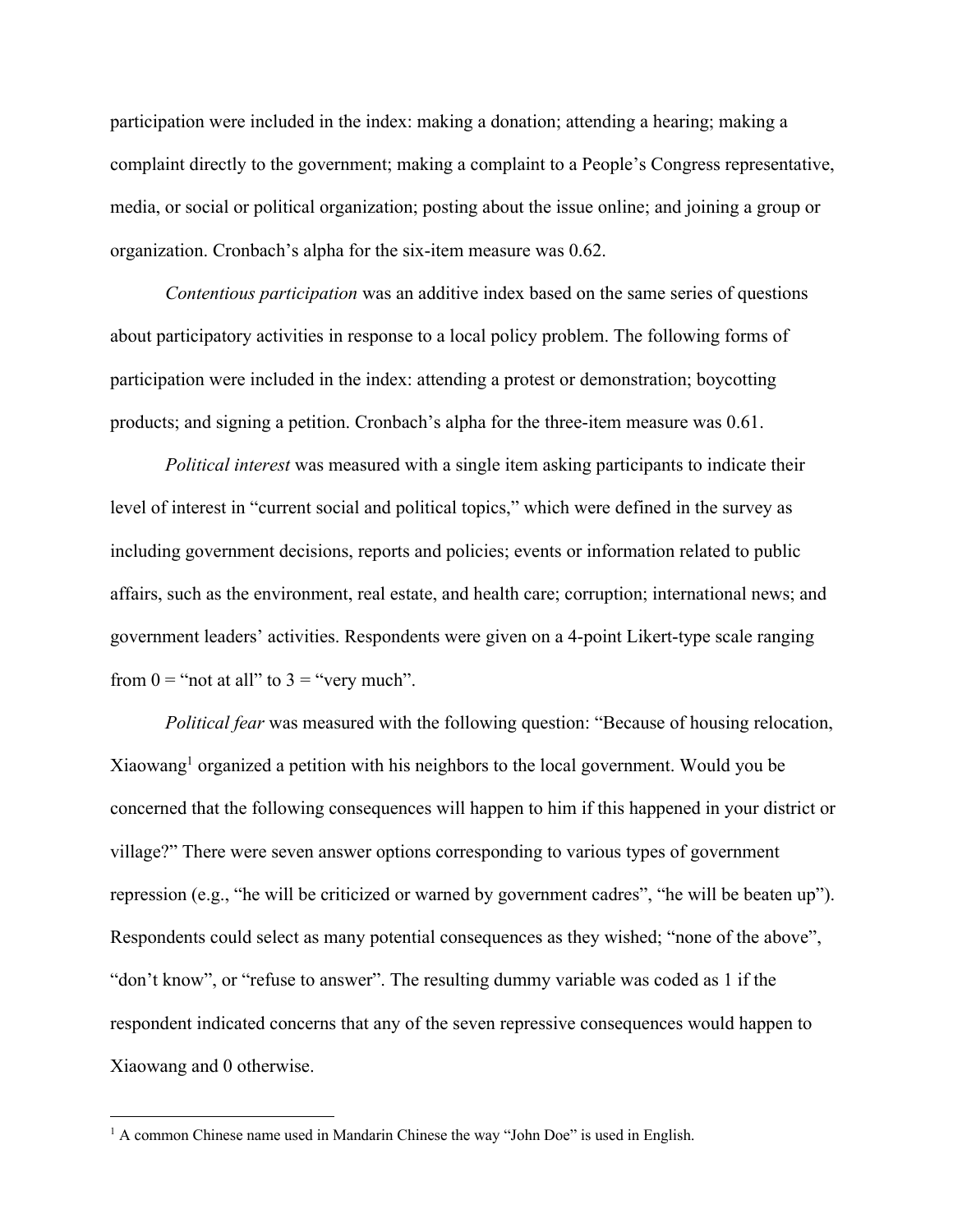*Internal political efficacy* was measured with a single item asking respondents to indicate their level of agreement with the following statement: "Politics is too complicated for me to understand". Responses were indicated on a 4-point Likert-type scale ranging from  $0 =$  "strongly agree" to  $3 =$  "strongly disagree". Hence, higher values on this measure indicate higher levels of internal political efficacy.

*External political efficacy* was measured with a single item asking respondents to indicate the extent to which they think the government responds to what people want on an 11-point scale ranging from  $0 =$  "very low" to  $10 =$  "very high". Hence, higher values on this measure indicate higher levels of external political efficacy.

*Trust in central government* was measured with a single item asking respondents to indicate the extent to which they trusted the central government on 11-point scale ranging from 0  $=$  "very low" to 10 = "very high". Hence, higher values on this measure indicate higher levels of trust in the central government.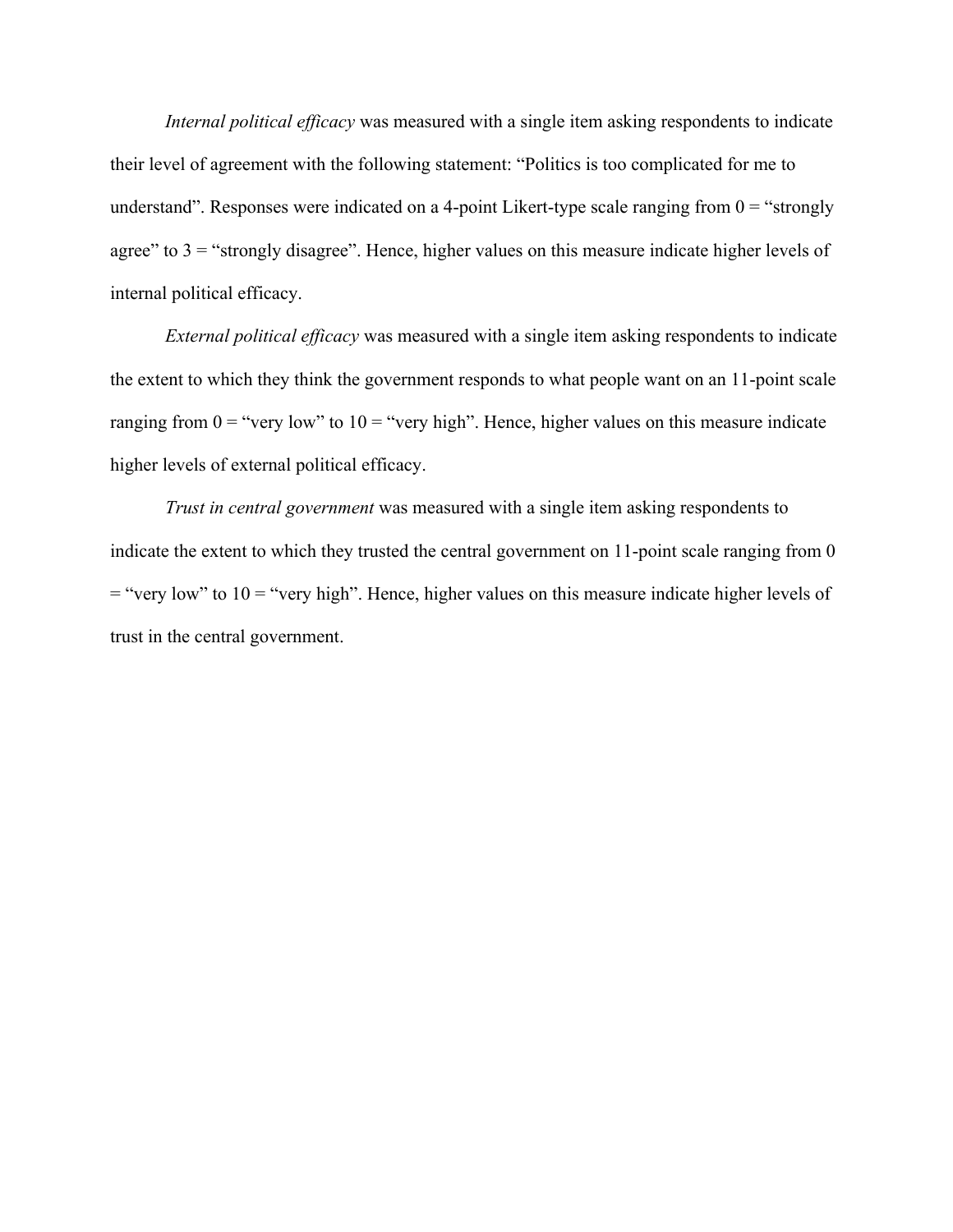|  |  |  | <b>Table S1. Item-Level Correlations for Binary Political Position Generator Items</b> |
|--|--|--|----------------------------------------------------------------------------------------|
|  |  |  |                                                                                        |

|                               | (1)    | (2)    | (3)    | (4)    | (5)    | (6)    | (7)    | (8)   |
|-------------------------------|--------|--------|--------|--------|--------|--------|--------|-------|
| (1) Party or government cadre | 1.000  |        |        |        |        |        |        |       |
| (2) Public security cadre     | 0.4496 | 1.000  |        |        |        |        |        |       |
| (3) People's Congress member  | 0.3216 | 0.3194 | 1.000  |        |        |        |        |       |
| $(4)$ CPPCC                   | 0.2528 | 0.2973 | 0.3403 | 1.000  |        |        |        |       |
| (5) Military                  | 0.2516 | 0.2638 | 0.1657 | 0.1950 | 1.000  |        |        |       |
| (6) Journalist                | 0.1180 | 0.1635 | 0.1185 | 0.1986 | 0.1658 | 1.000  |        |       |
| (7) Social organization staff | 0.1002 | 0.1047 | 0.1391 | 0.1837 | 0.1823 | 0.3561 | 1.000  |       |
| (8) Lawyer                    | 0.2471 | 0.2868 | 0.1804 | 0.1785 | 0.2123 | 0.3493 | 0.3391 | 1.000 |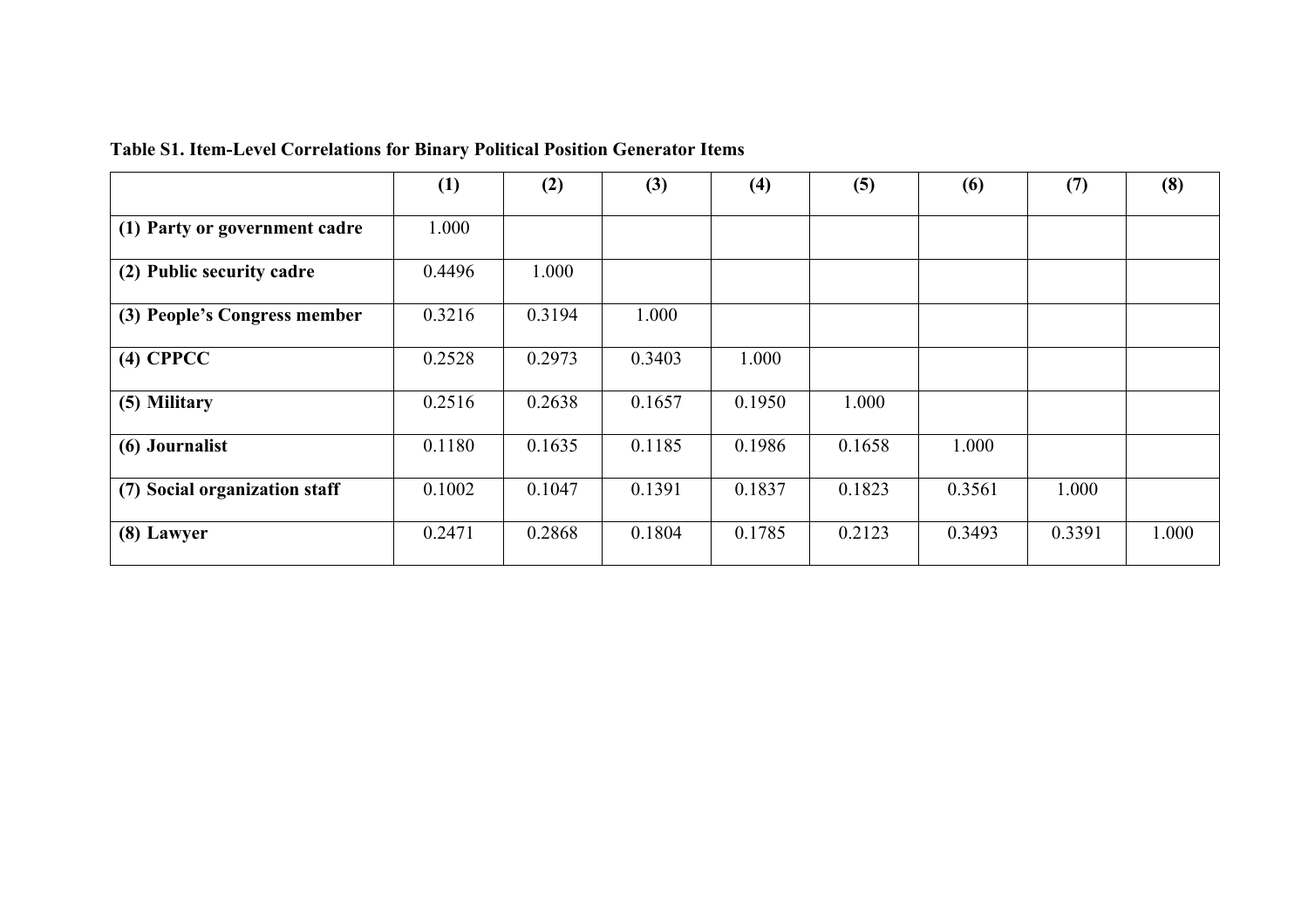#### **Table S2. Item-Level Correlations for Rank Items**

|                               | (1)    | $\bf(2)$ | (3)    | $\left( 4\right)$ |
|-------------------------------|--------|----------|--------|-------------------|
| (1) Party or government cadre | 1.000  |          |        |                   |
| (2) Public security cadre     | 0.4496 | 1.000    |        |                   |
| (3) People's Congress member  | 0.3216 | 0.3194   | 1.000  |                   |
| $(4)$ CPPCC                   | 0.2528 | 0.2973   | 0.3403 | 1.000             |

*Note.* The question on rank was asked for the four positions within the party-state apparatus only.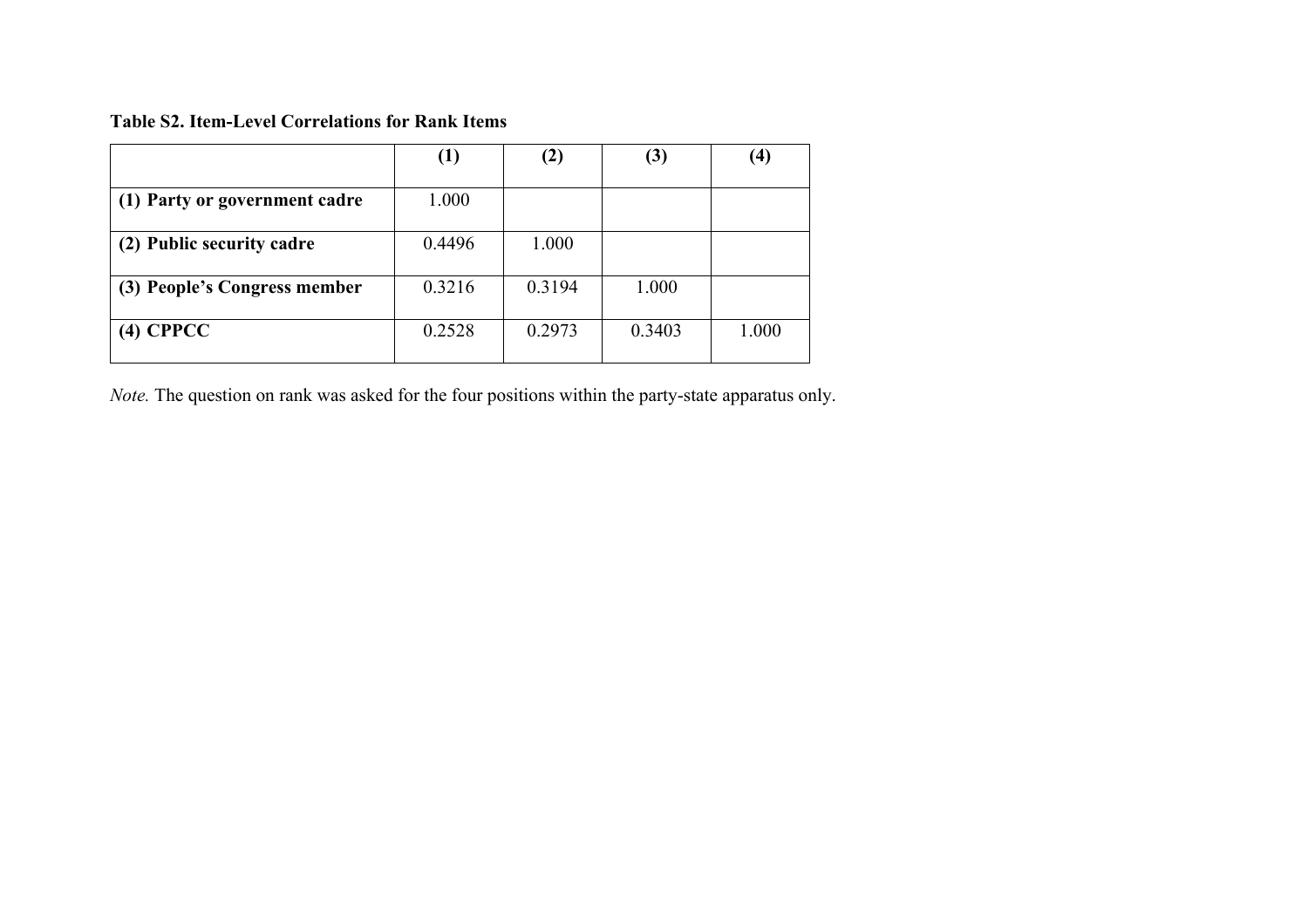# **Table S3. Item-Level Correlations for Tie Strength Items**

|                                   | (1)    | (2)    | (3)    | (4)    | (5)    | (6)    | (7)    | (8)   |
|-----------------------------------|--------|--------|--------|--------|--------|--------|--------|-------|
| (5) Party or government cadre     | 1.000  |        |        |        |        |        |        |       |
| (6) Public security cadre         | 0.4496 | 1.000  |        |        |        |        |        |       |
| (7) People's Congress member      | 0.3216 | 0.3194 | 1.000  |        |        |        |        |       |
| $(8)$ CPPCC                       | 0.2528 | 0.2973 | 0.3403 | 1.000  |        |        |        |       |
| (9) Military                      | 0.2516 | 0.2638 | 0.1657 | 0.1950 | 1.000  |        |        |       |
| (10)<br><b>Journalist</b>         | 0.1180 | 0.1635 | 0.1185 | 0.1986 | 0.1658 | 1.000  |        |       |
| Social organization staff<br>(11) | 0.1002 | 0.1047 | 0.1391 | 0.1837 | 0.1823 | 0.3561 | 1.000  |       |
| (12)<br>Lawyer                    | 0.2471 | 0.2868 | 0.1804 | 0.1785 | 0.2123 | 0.3493 | 0.3391 | 1.000 |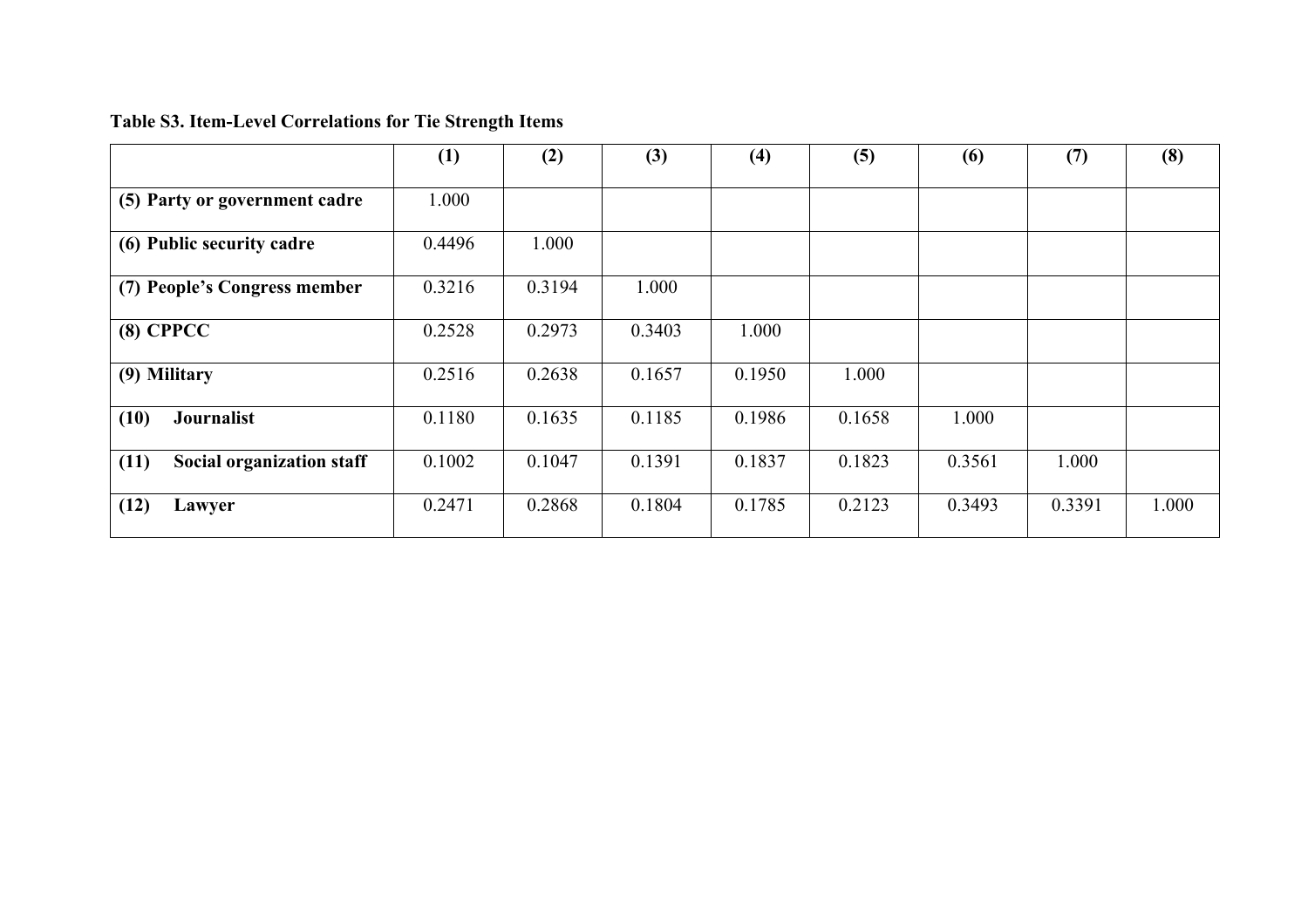# **Table S4. Multiple Correspondence Analysis Results – Dimensional Structure**

| <b>Dimension</b>   | Principal<br>Inertia | Percent | <b>Cumulative</b><br>Percent |
|--------------------|----------------------|---------|------------------------------|
| Dimension 1        | 0.0546               | 89.00%  | 89.00%                       |
| Dimension $2 \mid$ | 0.0014               | 2.38%   | 91.28%                       |